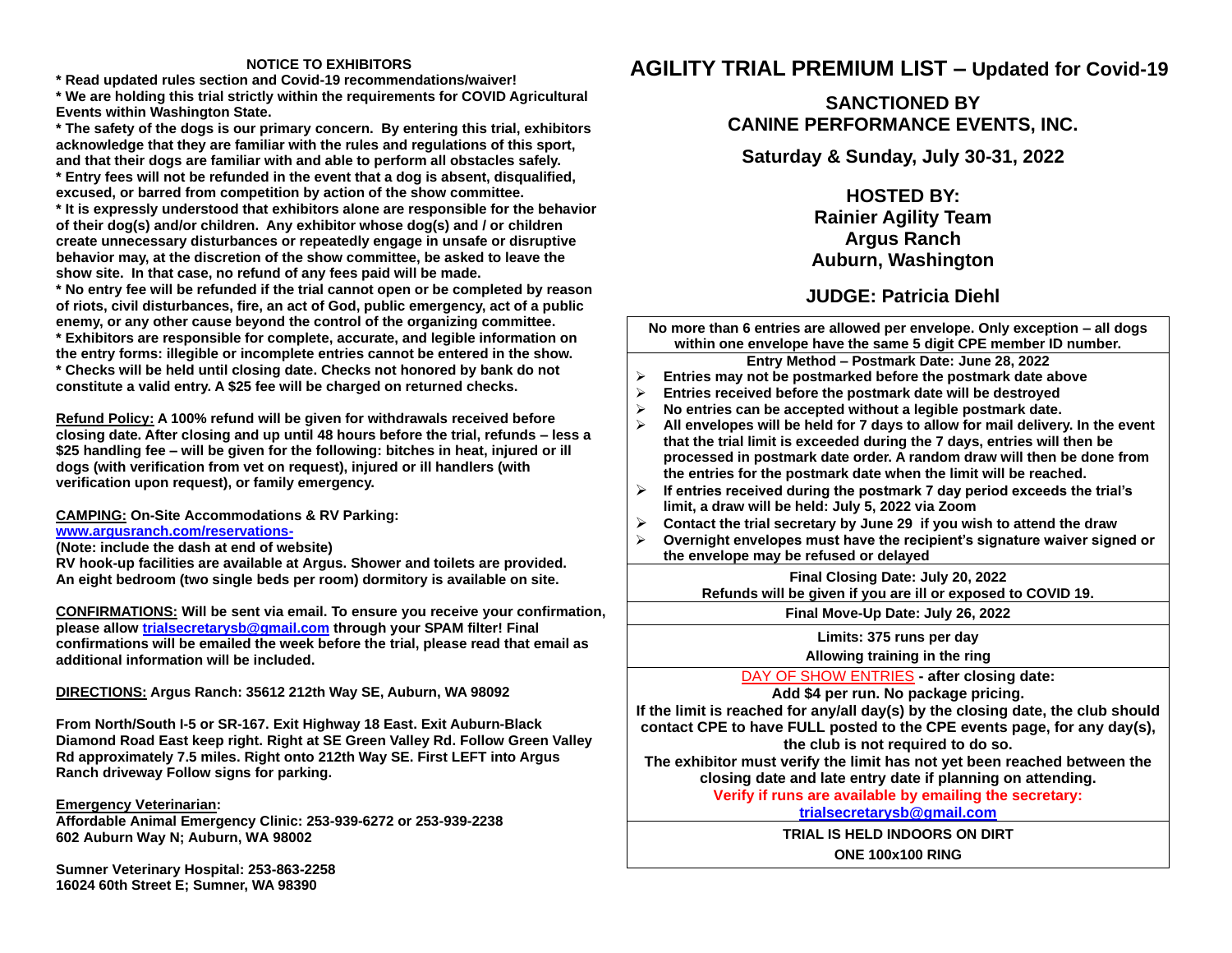| <b>Trial Chairperson</b>                                                                                                                                                                                                                                                                                                                                                                                                           | <b>Trial Secretary</b>             |  |  |  |  |
|------------------------------------------------------------------------------------------------------------------------------------------------------------------------------------------------------------------------------------------------------------------------------------------------------------------------------------------------------------------------------------------------------------------------------------|------------------------------------|--|--|--|--|
| Corey Thorpe                                                                                                                                                                                                                                                                                                                                                                                                                       | Sherry Bodin                       |  |  |  |  |
| Email: thorpes52@frontier.com                                                                                                                                                                                                                                                                                                                                                                                                      | 421 N Schoolhouse Hill Rd          |  |  |  |  |
|                                                                                                                                                                                                                                                                                                                                                                                                                                    | Hoodsport, WA 98548                |  |  |  |  |
|                                                                                                                                                                                                                                                                                                                                                                                                                                    | trialsecretarysb@gmail.com         |  |  |  |  |
|                                                                                                                                                                                                                                                                                                                                                                                                                                    | 360-490-5596 no calls after 8 p.m. |  |  |  |  |
| <b>Committee Members</b>                                                                                                                                                                                                                                                                                                                                                                                                           |                                    |  |  |  |  |
| Cheryl Parker, Pam Diemond, Karen Ricketts, Angie Atkinson                                                                                                                                                                                                                                                                                                                                                                         |                                    |  |  |  |  |
|                                                                                                                                                                                                                                                                                                                                                                                                                                    |                                    |  |  |  |  |
| The following order is the scheduled order for the trial to be run. If the order needs to<br>be changed for the trial due to extreme pre-trial circumstances, it will be posted in the<br>confirmation letter sent to pre-entered exhibitors at least 7 days before the first trial<br>day. The order will only be changed at the trial in the case of an extreme reason and<br>must be agreed upon by the host club and judge(s). |                                    |  |  |  |  |
| Saturday, July 30                                                                                                                                                                                                                                                                                                                                                                                                                  | Sunday, July 31                    |  |  |  |  |
| FullHouse                                                                                                                                                                                                                                                                                                                                                                                                                          | Jackpot                            |  |  |  |  |
| Standard                                                                                                                                                                                                                                                                                                                                                                                                                           | Standard                           |  |  |  |  |
| Snooker                                                                                                                                                                                                                                                                                                                                                                                                                            | Snooker                            |  |  |  |  |
| Jumpers                                                                                                                                                                                                                                                                                                                                                                                                                            | Jumpers                            |  |  |  |  |
| Wildcard                                                                                                                                                                                                                                                                                                                                                                                                                           | Colors                             |  |  |  |  |
| MEASURE & CHECK-IN Starts: Sat, & Sun: 7 - 7:30 AM<br>See the forms page at www.k9cpe.com for a membership form.<br>See "Registering with CPE" in the online rulebook for registration questions.                                                                                                                                                                                                                                  |                                    |  |  |  |  |

**OBSTACLES:** Obstacle specifications shall meet the current CPE obstacle requirements. See CPE rulebook for updated list.

#### **Walk-Through and Starting Times**

Briefing will be emailed!! Walk-throughs on Saturday and Sunday will begin at 7:30 AM each day and the first class will begin at 8:00 AM each day.

**PRIZES & AWARDS:** If you are not going to keep the ribbons, please do not take any – ribbons cannot be recycled at this time. Ribbon labels may or may not be utilized at this time. Placement rosettes or ribbons will be awarded for 1<sup>st</sup> through 4<sup>th</sup> place for Qualifying and non-qualifying scores for all classes. Dogs with an NT (no time) are not eligible for any ribbons. Qualifying ribbons will be awarded to all dogs receiving a qualifying score, and Jr Handlers in Standard.

# **C-ATCH or C-ATE possible at this trial? Let us know!**

**Please see the CPE site for further trial information due to Covid-19.** <http://www.k9cpe.com/>

# We love volunteers!

Trials run smoother with your help! We will have a white board for volunteer sign up at the trial.

Sunday, January 2

COVID information

Please check the Argus website<https://www.argusranch.com/covid19> for their updated COVID policies.

At this time plan to bring food to the trial.

Please be sure to check your email the week before the trial as there will be information sent out in regards to the trial.

Exercise your dog responsibly! Please pick up after your dog at the show site and hotel. All dogs must be on leash except when in the ring or warm up area. NO prong or electric collars allowed at the trial site.

### **On-Site Accommodations & RV Parking:**

**[www.argusranch.com/reservations-](http://www.argusranch.com/reservations-)**

#### **(Note: include the dash at end of website)**

RV hook-up facilities are available at Argus. Shower and toilets are provided. An eight bedroom (two single beds per room) dormitory is available on site with full kitchen facilities. Bathroom facilities are shared. Dogs are allowed.

### **Off Site Accommodations**

(Check current dog policy when making reservations) La Quinta (253) 804-9999 Days Inn Wyndham Auburn (253) 939-5950 Howard Johnson Inn Kent (253) 852-7224 Guest House Inn in Auburn (253) 735-9600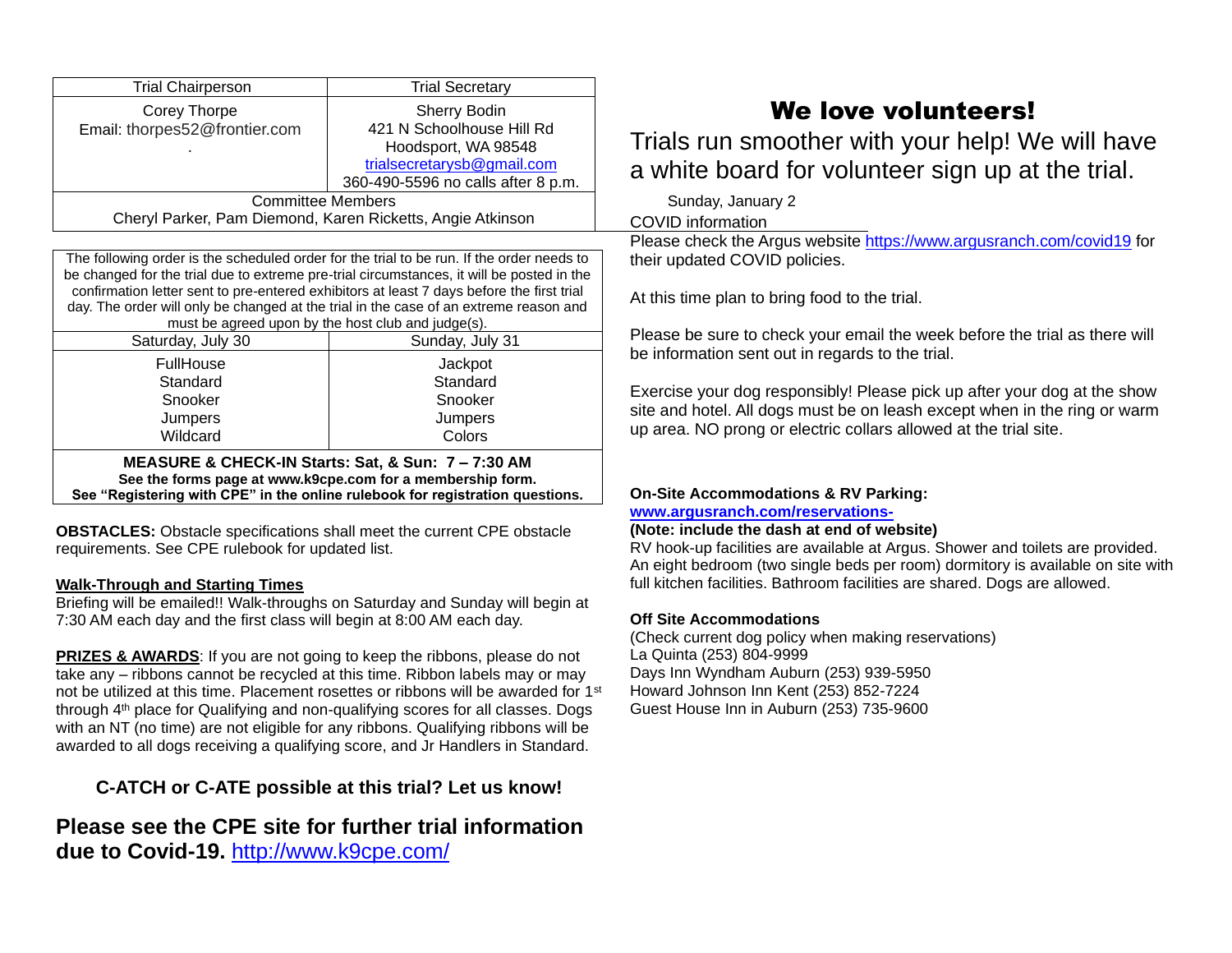**CPE trial rules – shortened version: see the online rulebook at [www.k9cpe.com](http://www.k9cpe.com/) for registration info, "Registering with CPE" and further info on height categories and rules.**

**Jump Heights** – no dog will jump lower than 4"

P-Card = Permanent Card: the lowest allowable Regular height a dog may jump in CPE.

| <b>Measurement</b>    | Regular<br>(P-card or higher) | <b>Veterans</b> | <b>Enthusiast</b> | <b>Specialist</b> |
|-----------------------|-------------------------------|-----------------|-------------------|-------------------|
| 8" or less            |                               | $\Lambda$ "     | A"                | 4"                |
| over 8", 12" or less  | 8"                            | $\Lambda$ "     | A"                | 4"                |
| over 12", 16" or less | 12"                           | יי פ            | "י                | 4"                |
| over 16", 20" or less | 16"                           | 12"             | 12"               | 8"                |
| over 20", 24" or less | 20"                           | 16"             | 16"               | 12"               |
| over 24"              | 24"                           | 20"             | 20"               | 16"               |

General CPE rules for entries/show site:

- $\triangleright$  Dogs must be at least 15 months or older the first day of the trial
- $\triangleright$  Blind (both eyes), lame, in season or aggressive dogs may not enter the show. The Club may choose to exclude any of the above from the site.
- $\triangleright$  Dogs must be registered with CPE prior to the closing date of the trial, or by the trial date for Day Of Show entries. Registration forms are on the Forms page: [www.k9cpe.com.](http://www.k9cpe.com/) Forms MUST be mailed to CPE and are processed 2-3 times per week. CPE ID numbers are emailed to legible email addresses. Registrations can only be processed from mailed forms.
- $\triangleright$  Dogs must be able to be measured at their first show. If a dog cannot be measured, the dog cannot run and no refund will be issued. Dogs within  $\frac{1}{2}$ " of a jump height require at least one more measurement. When dogs reach their second birthday, a measurement is required. All dogs must be measured at their first trial regardless of jump height.
- $\triangleright$  Only CPE Judges can measure dogs.
- $\triangleright$  Electronic shock collars are not allowed at ANY CPE trial training or bark.
- Handlers in all classes are permitted to walk the course, without a dog, prior to the start of the class. A warm-up jump shall be provided for all entered dogs. No relieving of dogs in the warm-up area.

#### **Dogs in the ring, leashes, exiting the ring**

- $\triangleright$  Dogs shall run without anything attached to its body. This is for the safety of the dog. This includes no: stitches, wraps or any other item. The only exception is a small barrette or rubber band to keep hair out of a dog's eyes.
- $\triangleright$  Dogs can now run with or without a collar. Collars should preferably be quick release style, a flat buckle, rolled leather, or flea prevention. No attachment of any kind are allowed on the collar.
- $\triangleright$  Leashes may not have anything (other than name/license tags) attached to them when used in the ring.
- $\triangleright$  Dogs may enter the ring on a collar, quick release harness or head halti/leader. If prong collars are allowed per the show site, they may *not* be used to take a dog into the ring.
- $\triangleright$  Handlers may not carry their leash with them on the course if done so, an NT will result. Exception: Handicapped handlers that have a mobility problem in picking up the leash at the finish may put their leash in their pocket – the leash must be out of sight.
- $\triangleright$  Dogs must be under the handler's control when leaving the ring or the judge may enter the run as No Time - NT.

#### **For clubs that will allow Declared Training In the Ring**

We, Four Paws Fur Fun, will offer Declared training in the ring. The handler has the option if they want to use a toy or training aid at any time during their run, the handler must approach the Judge during Walkthrough or previously in that trial day for the Judge to approve the toy or training aid for use on the course.

- $\triangleright$  Handler must alert the Judge upon entry to the ring that the dog will be TIR. Handler is then allowed to have a reasonably sized silent toy/aid with them for use once their run has started (this toy must be approved by the Judge of record PRIOR to the start of the class to determine its eligibility, absolutely no food/scents/audible devices). The toy is NOT allowed to be used in either gate chute or prior to the previous dog leaving the ring.
- $\triangleright$  See the online rulebook or current member letter for additional rules.
- ➢ The following items *are* considered training in the ring (see Fix and Go):
- $\triangleright$  Violating the 4 paw safety rule (directing the dog back onto the contact)
- $\triangleright$  Start line stay leaving the dog and going back again to reposition the dog after the handler passes the plane of the first obstacle (before the handler leaves the dog, repositioning or repeated commands can be a delay of start)
- ➢ Putting the dog back on the table in the point games

#### **While running on course**

- $\triangleright$  The handler will direct the dog through the course without a lead.
- ➢ Food, toys, training devices (includes fanny packs and leash attachments) are not allowed within 10' feet of the ring. Clickers, training whistles and squeaky toys are not to be used within distraction distance of the ring.
- $\triangleright$  The handler may not carry anything that could aid the dog in its performance. Exclusion: Handicapped/Differently Abled Handlers using a cane, scooter, wheelchair, etc., to enable their progression around the course.
- $\triangleright$  The handler may use any verbal or visual commands to direct the dog through the course. The Judge may assess a 5 fault penalty to elimination for any command that is not given in a sportsmanlike manner. Faults can be but are not limited to: foul or abusive language, display of anger, extreme frustration or excessive harshness. If the fault is severe enough, the Judge has the right to excuse the exhibitor from the ring and / or the remainder of the trial. If excused from the trial, a report would be filed with CPE. See Faults, Eliminations and Excusals in the rulebook.

**Questions?** See the rules page on the website, [www.k9cpe.com](http://www.k9cpe.com/) or your printed rulebook. If you have further questions, email CPE – [cpe@charter.net.](mailto:cpe@charter.net)

## **Run Safe, Have Fun, Run Fast, Run Clean!**